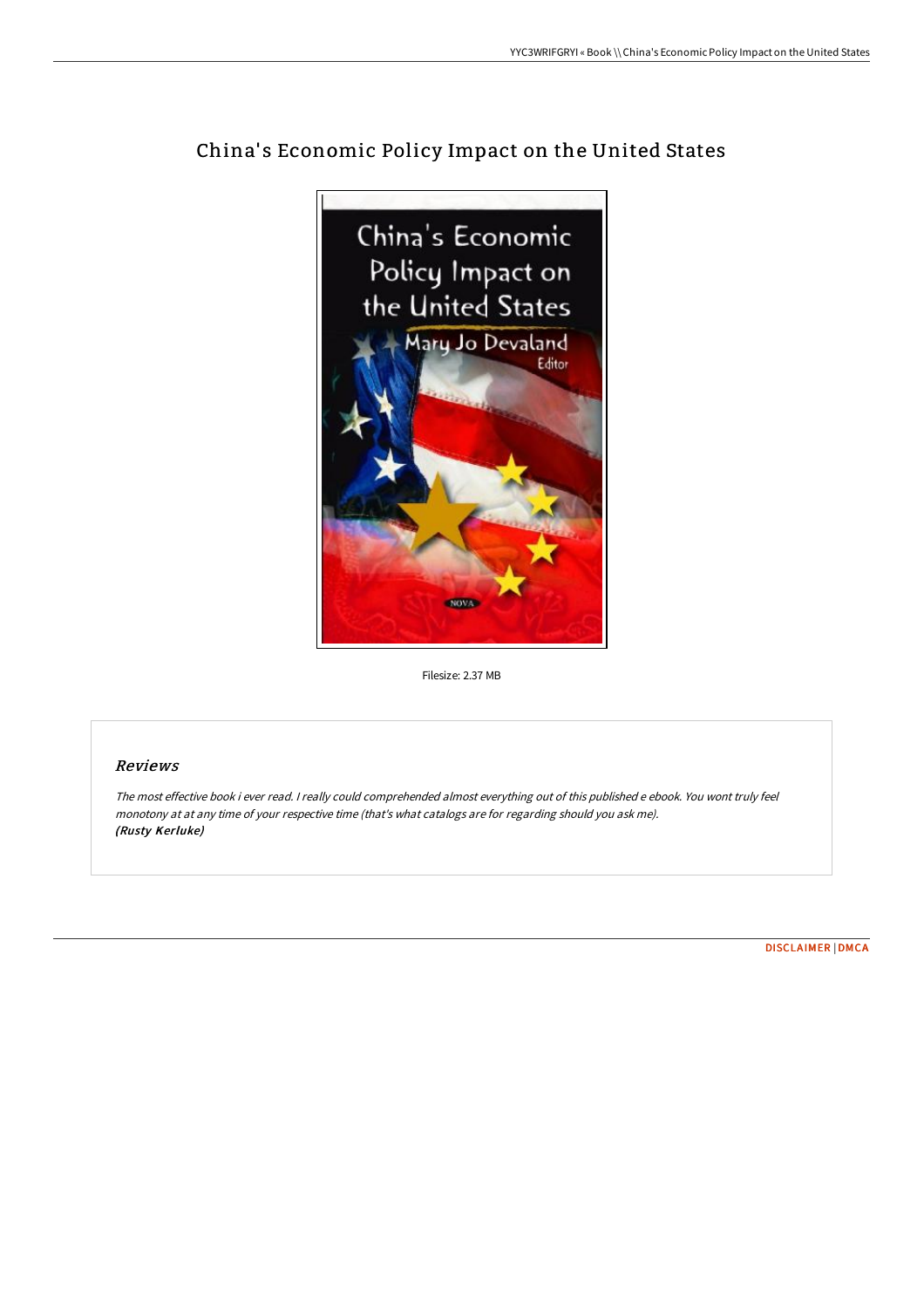## CHINA'S ECONOMIC POLICY IMPACT ON THE UNITED STATES



To get China's Economic Policy Impact on the United States eBook, remember to access the link under and download the document or have accessibility to other information that are related to CHINA'S ECONOMIC POLICY IMPACT ON THE UNITED STATES book.

Nova Science Publishers Inc. Hardback. Book Condition: new. BRAND NEW, China's Economic Policy Impact on the United States, Mary Jo Devaland, Since the initiation of economic reforms in 1979, China has become one of the world's fastest-growing economies. From 1979 to 2007 China's real gross domestic product (GDP) grew at an average annual rate of 9.8%. Real GDP grew 11.4% in 2007 (the fastest annual growth since 1994). While China is expected to continue to enjoy rapid economic growth in the years ahead and could become the world's largest economy within a decade or so, it faces a number of challenges, including widespread corruption, an inefficient banking system, over-dependence on exports and fixed investment for growth, pollution, widening income disparities, and growing inflationary pressures. The Chinese government has indicated that it intends, over the coming years, to create a 'harmonious society' that would promote more balanced economic growth and address a number of economic and social issues. Trade and foreign investment continues to play a major role in China's booming economy. From 2004 to 2007, the value of total Chinese merchandise trade nearly doubled. In 2007, China's exports (at \$1,218 billion) exceeded U.S. exports (1,162 billion) for the first time. China's imports were \$956 billion and its trade surplus was \$262 billion (a historic high). Well over half of China's trade is conducted by foreign firms operating in China. The combination of large trade surpluses, foreign direct investment flows, and large-scale purchases of foreign currency have helped make China the world's largest holder of foreign exchange reserves at \$1.5 trillion at the end 2007. China's economy continues to be a concern to many U.S. policymakers. On the one hand, U.S. consumers, exporters, and investors have greatly benefited from China's rapid economic and trade growth. On the other hand, the surge...

 $\Box$ Read China's [Economic](http://bookera.tech/china-x27-s-economic-policy-impact-on-the-united.html) Policy Impact on the United States Online ଈ [Download](http://bookera.tech/china-x27-s-economic-policy-impact-on-the-united.html) PDF China's Economic Policy Impact on the United States